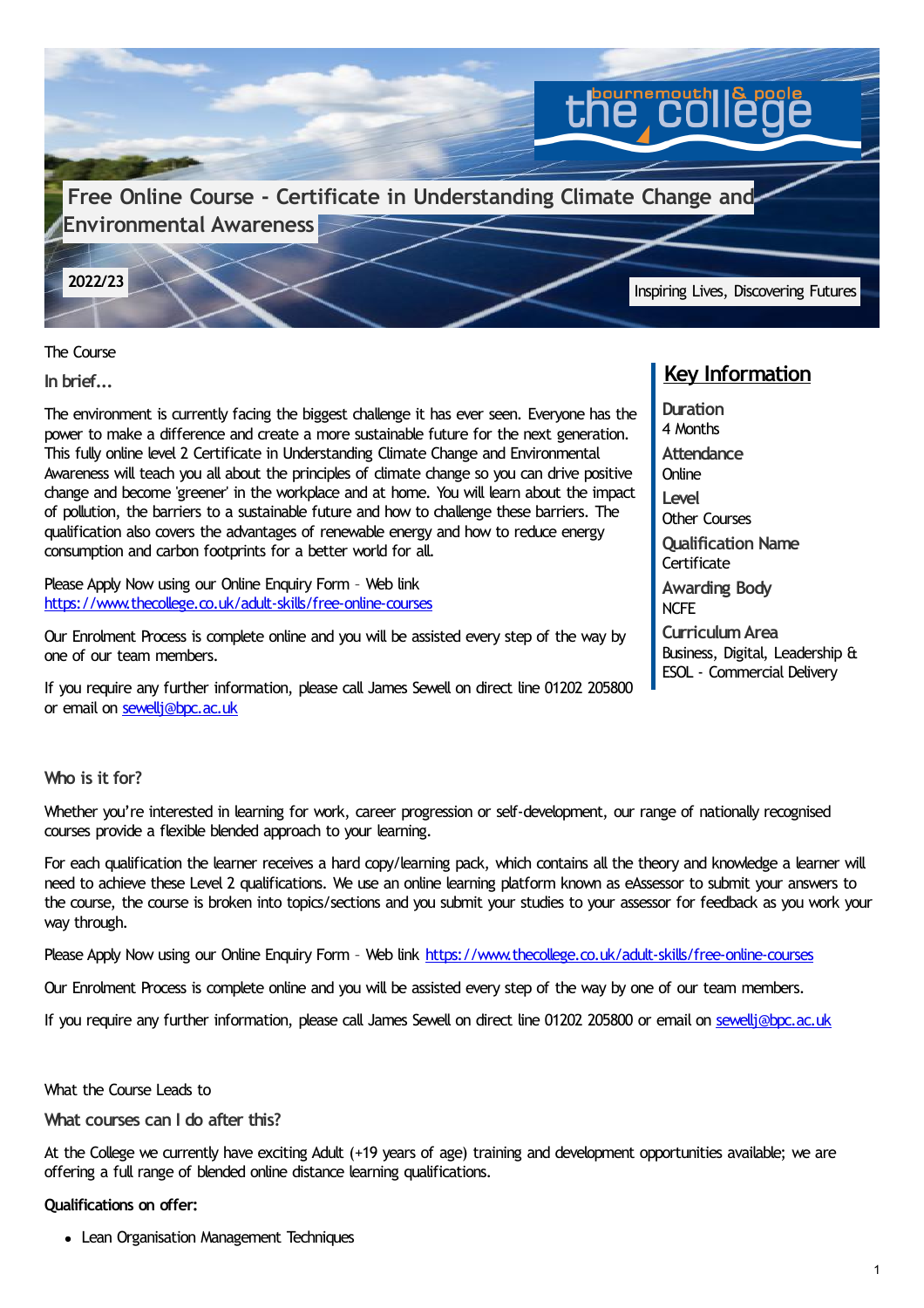- Principles of Customer Service
- Principles of Business and Administration
- Principles of Team Leading
- Retail Operations
- Principles of Warehousing and Storage
- Equality and Diversity
- Understanding Safeguarding and Prevent Programme
- Awareness of Mental Health Problems
- Certificate in Understanding Children and Young People's Mental Health
- Understanding Specific Learning Difficulties
- Understanding Care & Management of Diabetes
- Understanding Behaviour that Challenges
- Understanding Autism
- Principles of Data Security and Data Protection

#### What do I need to apply

**To do this course you should have...**

These funded courses are available for anyone that is 19 years old and over, that have lived in the EU/UK for the past 3 years.

No previous experience or knowledge of this subject is required.

No work experience required.

#### Course costs

**Course Code Start Date Costs 16-18 Costs 19-23 (with concessions) Costs 19+ (no concessions)**

| BPL2PC0188 | 07/09/2022 N/A | £0.00 | - CO |  |
|------------|----------------|-------|------|--|
|            |                |       |      |  |

\* Please note fees are subject to change.

#### **Costs**

**Please Apply Now using our Online Enquiry Form – Web link <https://www.thecollege.co.uk/adult-skills/free-online-courses>**

Our Enrolment Process is complete online and you will be assisted every step of the way by one of our team members.

If you require any further information, please call James Sewell on direct line 01202 205800 or email on **[sewellj@bpc.ac.uk](mailto:sewellj@bpc.ac.uk)**

## **Associated Costs**

These courses are offered 'free' on the proviso that the course is completed. If you fail to complete any course, you will be liable to pay a £125.00 administrative fee.

Course Content

**Course Content**

#### **What you will learn:**

- Unit 1 Understand climate change, sustainability and environmental protection
- Unit 2 Understand industry and the environment